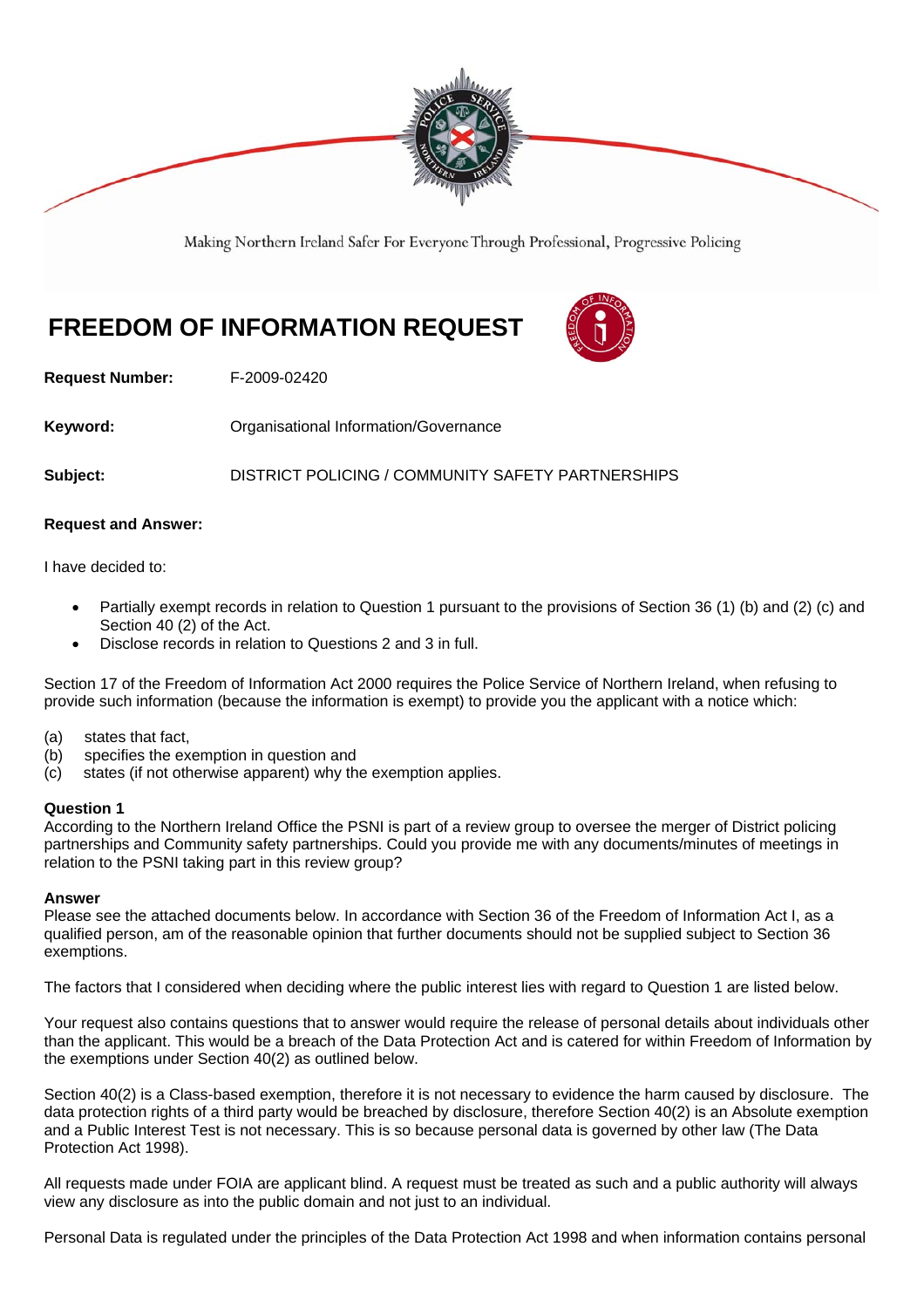data about a third party it can only be released if disclosure would not breach any of the data protection principles.

Principle 1 is that personal data must only be processed lawfully and fairly. This data was imparted to the PSNI for administrative purposes. To process this information for any other purpose, i.e. by releasing it under Freedom of Information would be unfair to the individuals concerned and therefore a breach of this principle.

Section 36 (1) (b) and (2) (c) Disclosure Prejudicing the Effective Conduct of Public Affairs. This is a prejudice based exemption which means that the public authority must demonstrate that it is satisfied that to release information which is held by another public authority would prejudice or would be likely to prejudice the effective conduct of public affairs. It is also a qualified exemption which means that the public authority must consider the balance of the public interest in releasing the information against the public interest in withholding it.

### **Harm test**

Community; The information requested on the initial review group established to look at the future role of District policing Partnerships and Community Safety Partnerships should not be disclosed as the formulation of the policy regarding the future policy on the delivery of DPP and CSP functions is ongoing and no decision has been made. Early release of the requested information is premature in light of this, and is likely to cause confusion amongst members of the general public.

Other Organisations/Bodies; Premature release of the requested information could stifle internal debate, discussion and the exploration of different opinions available during future consultation exercises, which is not in the public interest. Ministers and officials need clear space away from public pressure, to consider policy and to explore all of the options and possible implications and develop a policy which is best suited to all.

#### **Public Interest Test**

#### Favouring Disclosure

### **Accountability**

The purpose of the Act is to make Public Authorities more accountable. Therefore it is in the public interest to release information which relates directly to how the force is fulfilling its role and any decisions that have been taken in relation to general policy issues. There is a public interest in future arrangements for community safety and that District Policing Partnerships functions are being fulfilled.

#### Public Awareness and Debate

Disclosure may assist individuals by raising awareness of issues which may be of relevance to them. Release of the information may empower them to make more effective decisions about their own activities or contribute to more accurate public debate regarding the delivery of community safety.

#### Public Participation

The service may benefit from public participation and from the input of the community at large in relation to this matter. There exists a need for the public's assistance in crime prevention and detection and debate with regard to policy and decision making is encouraged.

#### Favouring Non- Disclosure

#### Efficient and Effective conduct of the service

The current law enforcement role of the force may be compromised by the release of the information. Publication of this information may inhibit the free and frank exchange of views for the purposes of deliberation or prejudice the effective conduct of the service.

#### Flow of Information to the Service or a Force

If information provided by individuals as part of a self assessment is released to the world under FOI such an action may dissuade individuals from providing their views in the future and make it difficult for the service to gather information to perform its public service functions.

#### Timing of Request

The timing of this request may create a public interest against disclosure. A decision is yet to be made on the future policy on the delivery of DPP and CSP functions. Premature release could seriously harm future development of policies.

#### **Balancing Test**

Having considered the arguments above it is considered that the balance in the public interest test is firmly tilted to nondisclosure. The release of the information could prejudice the formulation regarding future policy as it would hinder debate, discussions and openness. It would also bring about a lack of public confidence as the information if it were to be disclosed would be incomplete, leading to confusion.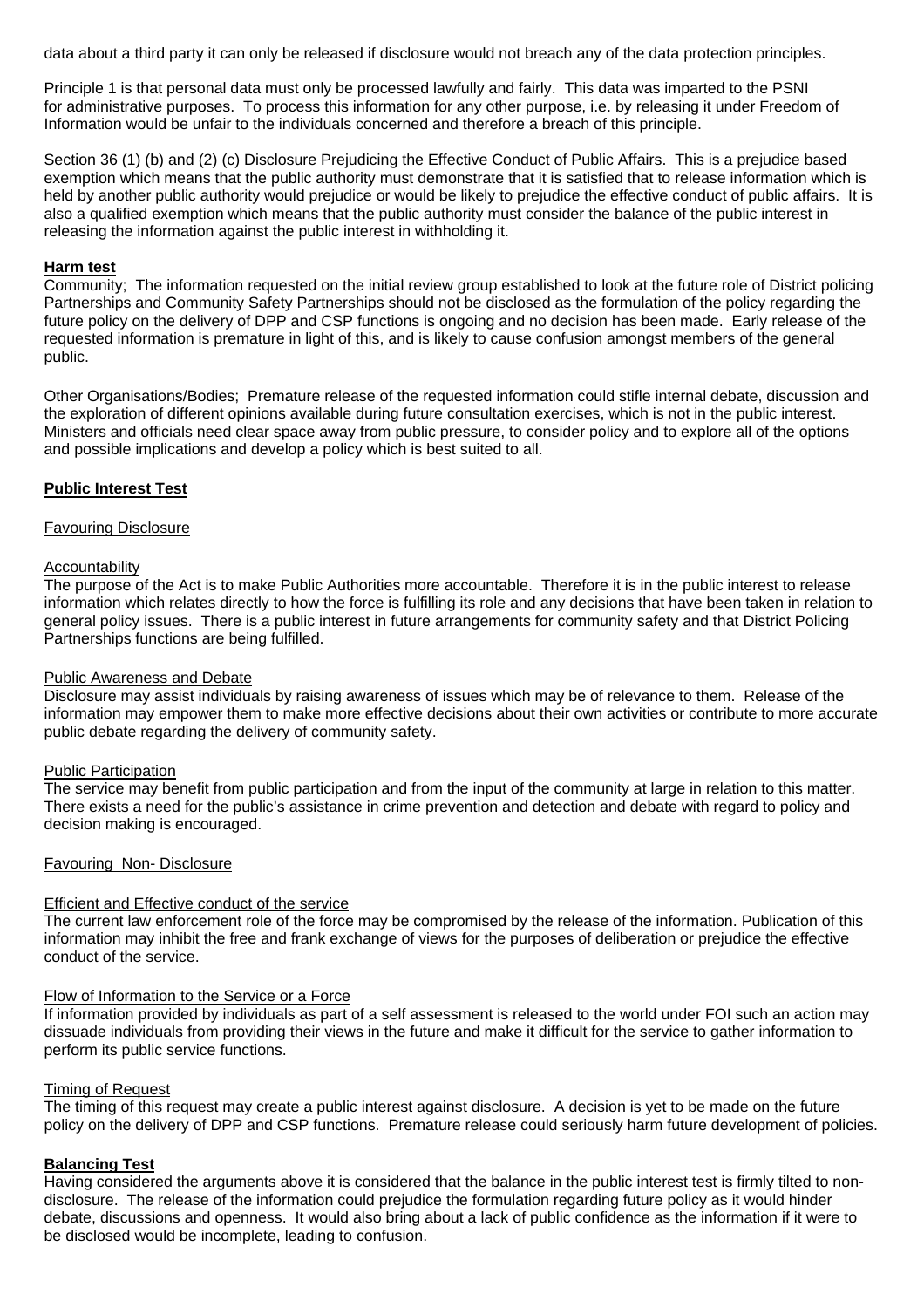### **Question 2**

On what date was the PSNI contacted to join this review?

### **Answer**

The PSNI was first approached by the Northern Ireland Office in relation to this matter in July 2007.

### **Question 3**

Who chairs the PSNI team on this review group?

### **Answer**

The Deputy Chief Constable at the time, Paul Leighton, chaired this for PSNI.

If you have any queries regarding your request or the decision please do not hesitate to contact me on 028 9070 0164. When contacting the Freedom of Information Team, please quote the reference number listed at the beginning of this email.

If you are dissatisfied in any way with the handling of your request, you have the right to request a review. You should do this as soon as possible or in any case within two months of the date of issue of this letter. In the event that you require a review to be undertaken, you can do so by writing to the Head of Freedom of Information, PSNI Headquarters, 65 Knock Road, Belfast, BT5 6LE or by emailing foi@psni.pnn.police.uk

If following an internal review, carried out by an independent decision maker, you were to remain dissatisfied in any way with the handling of the request you may make a complaint, under Section 50 of the Freedom of Information Act, to the Information Commissioner's Office and ask that they investigate whether the PSNI has complied with the terms of the Freedom of Information Act. You can write to the Information Commissioner at Information Commissioner's Office, Wycliffe House, Water Lane, Wilmslow, Cheshire, SK9 5AF. In most circumstances the Information Commissioner will not investigate a complaint unless an internal review procedure has been carried out, however the Commissioner has the option to investigate the matter at his discretion.

Please be advised that PSNI replies under Freedom of Information may be released into the public domain via our website @ www.psni.police.uk

Personal details in respect of your request have, where applicable, been removed to protect confidentiality.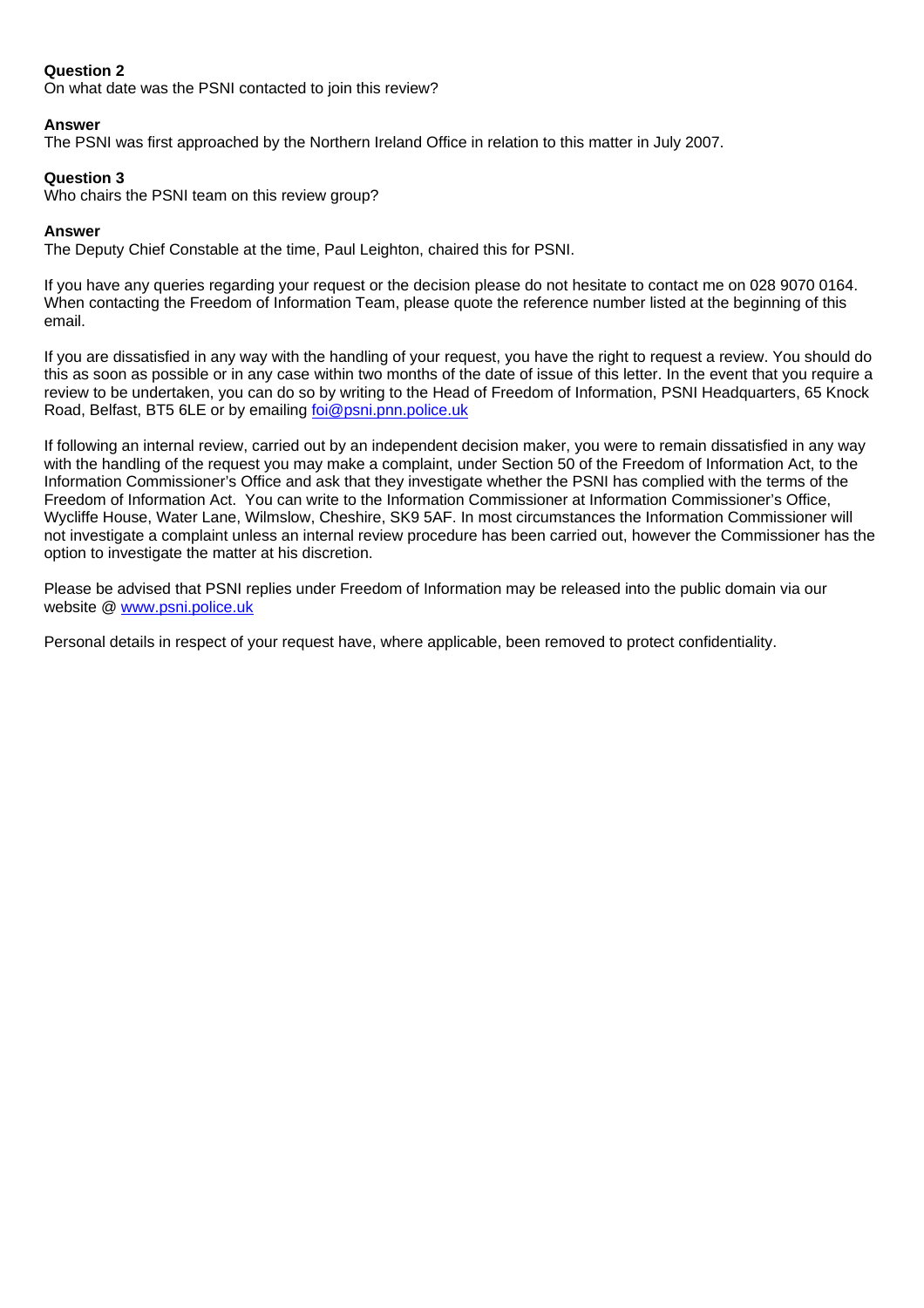|                                                         |                                                                                                                                                                                                                                                                                                                                                                                                            | Page 1 of 2<br>S.F40(2)<br>s.F40(2)(a)<br>s.F40(2)(b)<br>s.F40(3)(a)                 |
|---------------------------------------------------------|------------------------------------------------------------------------------------------------------------------------------------------------------------------------------------------------------------------------------------------------------------------------------------------------------------------------------------------------------------------------------------------------------------|--------------------------------------------------------------------------------------|
| From:<br>Sent:<br>To:<br>Cc:                            | CAMPBELL Andrew (SO to CC)<br>02 September 2009 13:13<br>DEMPSEY Robin (SO to DCC)<br>Subject: REVIEW OF COMMUNITY SAFETY PARTNERSHIPS (CSPs) and DISTRICT POLICING<br>PARTNERSHIPS (DPPs) - FUTURE ARRANGEMENTS                                                                                                                                                                                           | s.F40(3)(ai<br>s.F40(3)(aii                                                          |
| From:<br>To:l<br>Hi Folks,<br>diaries                   | nio.x.gsi.gov.uk]<br><b>Sent: 13 August 2007 14:26</b><br><b>Subject:</b> RE: REVIEW OF COMMUNITY SAFETY PARTNERSHIPS (CSPs) and DISTRICT POLICING<br>PARTNERSHIPS (DPPs) - FUTURE ARRANGEMENTS<br>Very grateful if you would confirm that Thursday, 23 August 2007 from 2pm to 4pm is noted in your respective<br>Papers will issue later this week<br>Many thanks and regards<br>Northern Ireland Office |                                                                                      |
| From:<br>To:<br>$Cc$ :<br>Importance: High<br>Hi Folks, | Sent: 02 August 2007 16:09<br>Subject: FW: REVIEW OF COMMUNITY SAFETY PARTNERSHIPS (CSPs) and DISTRICT POLICING<br>PARTNERSHIPS (DPPs) - FUTURE ARRANGEMENTS                                                                                                                                                                                                                                               |                                                                                      |
| date is:-                                               | Unfortunately I have been unable to arrange a date that is suitable for everyone. The most widely suitable<br>Thursday, 23 August 2007 from 2pm to 4pm and the venue will be<br>Apologies to those who cannot attend on this date, perhaps it would be possible for a deputy to attend?                                                                                                                    |                                                                                      |
| Regards,<br><b>Policing Division</b>                    | Northern Ireland Office                                                                                                                                                                                                                                                                                                                                                                                    | s.F40(2)<br>s.F40(2)(a)<br>s.F40(2)(b)<br>s.F40(3)(a)<br>s.F40(3)(ai<br>s.F40(3)(aii |

**From:**<br>Sent: 17 July 2007 17:07  $To:$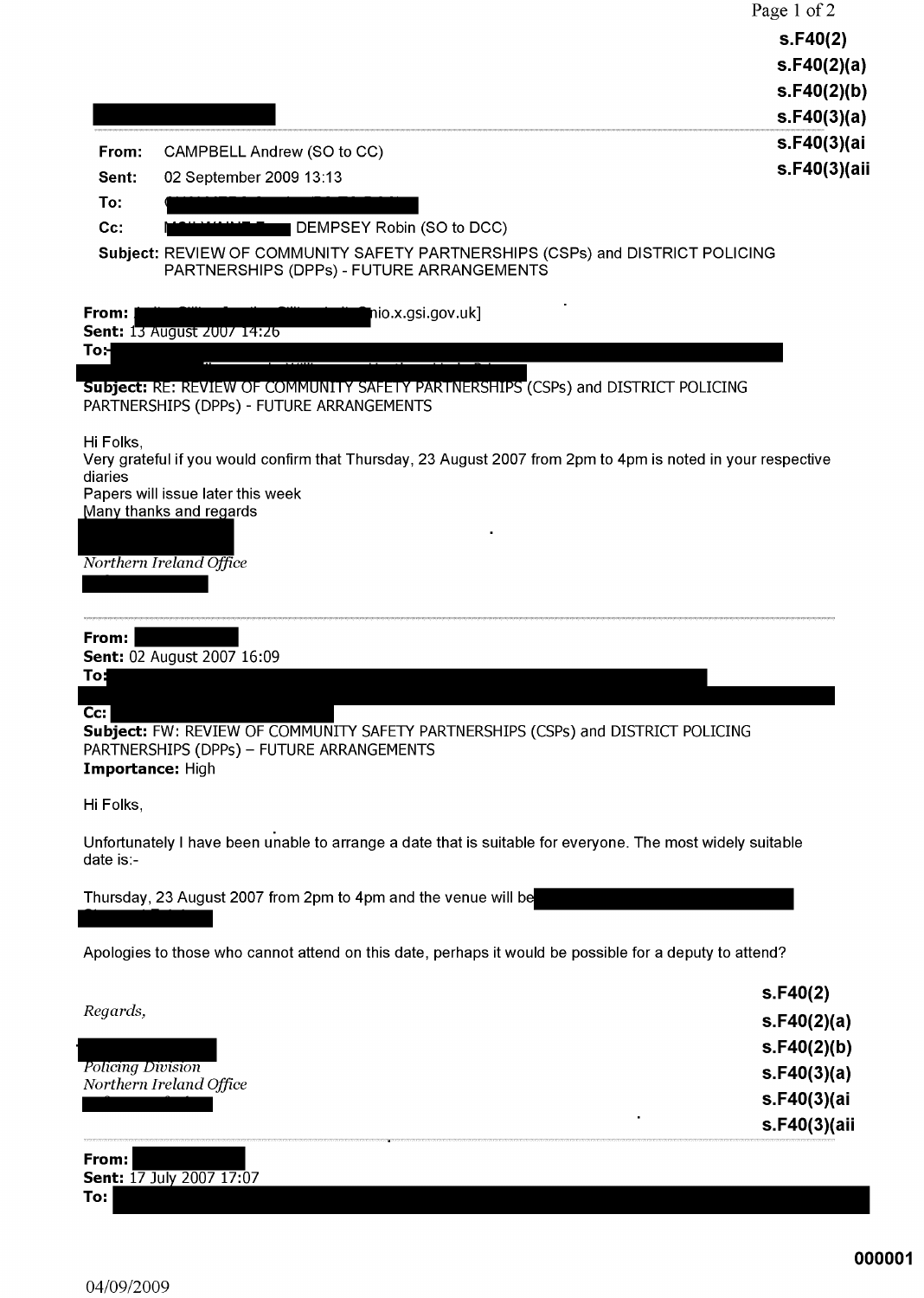### $\overline{\text{Cc: I}}$

Subject: REVIEW OF COMMUNITY SAFETY PARTNERSHIPS (CSPs) and DISTRICT POLICING PARTNERSHIPS (DPPs) - FUTURE ARRANGEMENTS

#### **Hello All**

ecently wrote to your offices about the above.

The Minister has asked officials to consider the current arrangements for Community Safety Partnerships (CSPs) and District Policing Partnerships (DPPs), in the context of current work on the Review of Public Administration as well as other related issues such as Devolution of Policing and Justice.

will be co-chairing a group to consider the issues in more detail **Accordingly** and I will be acting as Secretary to that group.

I am in the process of setting up the first meeting of the Group and I would be v grateful if you could confirm availability on the attached spreadsheet.

| As I will be on leave from today could I ask if you could reply to I |             | the above email address by 1 |
|----------------------------------------------------------------------|-------------|------------------------------|
| August.                                                              | s.F40       |                              |
| Look forward to hearing from you.                                    | S.F40(2)    |                              |
| Many thanks                                                          | s.F40(2)(a) |                              |
|                                                                      | s.F40(2)(b) |                              |
| NIO, Policing Division                                               | s.F40(3)(a) |                              |
| Castle Buildings                                                     | s.F40(3)(ai |                              |
|                                                                      | EAM3Yair    |                              |

Communications on the Northern Ireland Office's computer systems may be monitored and/or recorded to secure effective operation of the system and for other lawful purposes.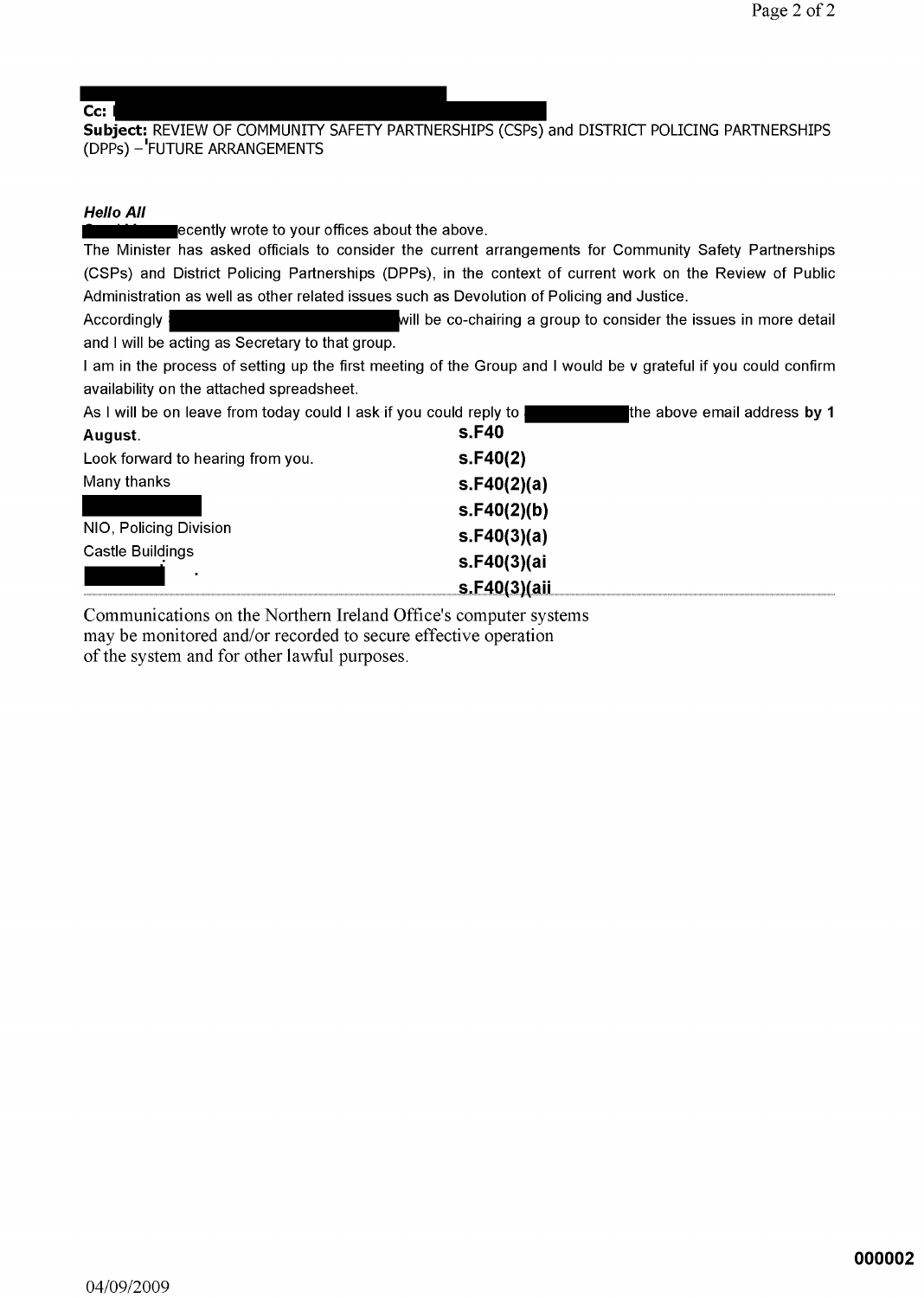REVIEW OF COMMUNITY SAFETY PARTNERSHIPS (CSPs) AND **DISTRICT POLICING PARTNERSHIPS (DPPs) -FUTURE ARRANGEMENTS - STEERING GROUP (MEETING NO.1)** Thursday, 23 August 2007 from 2pm to 4pm - Stormont House **Conference Room** 

### **Agenda**

- $1.$ **Introduction/Apologies**
- **Background Paper (Attached)**  $2.$
- $3<sub>1</sub>$ **Update from DOE**
- 4. **Draft Terms of Reference (Attached)**
- 5. **Way Forward and Suggested Work Programme**
- 6. **Dates for Future Meetings**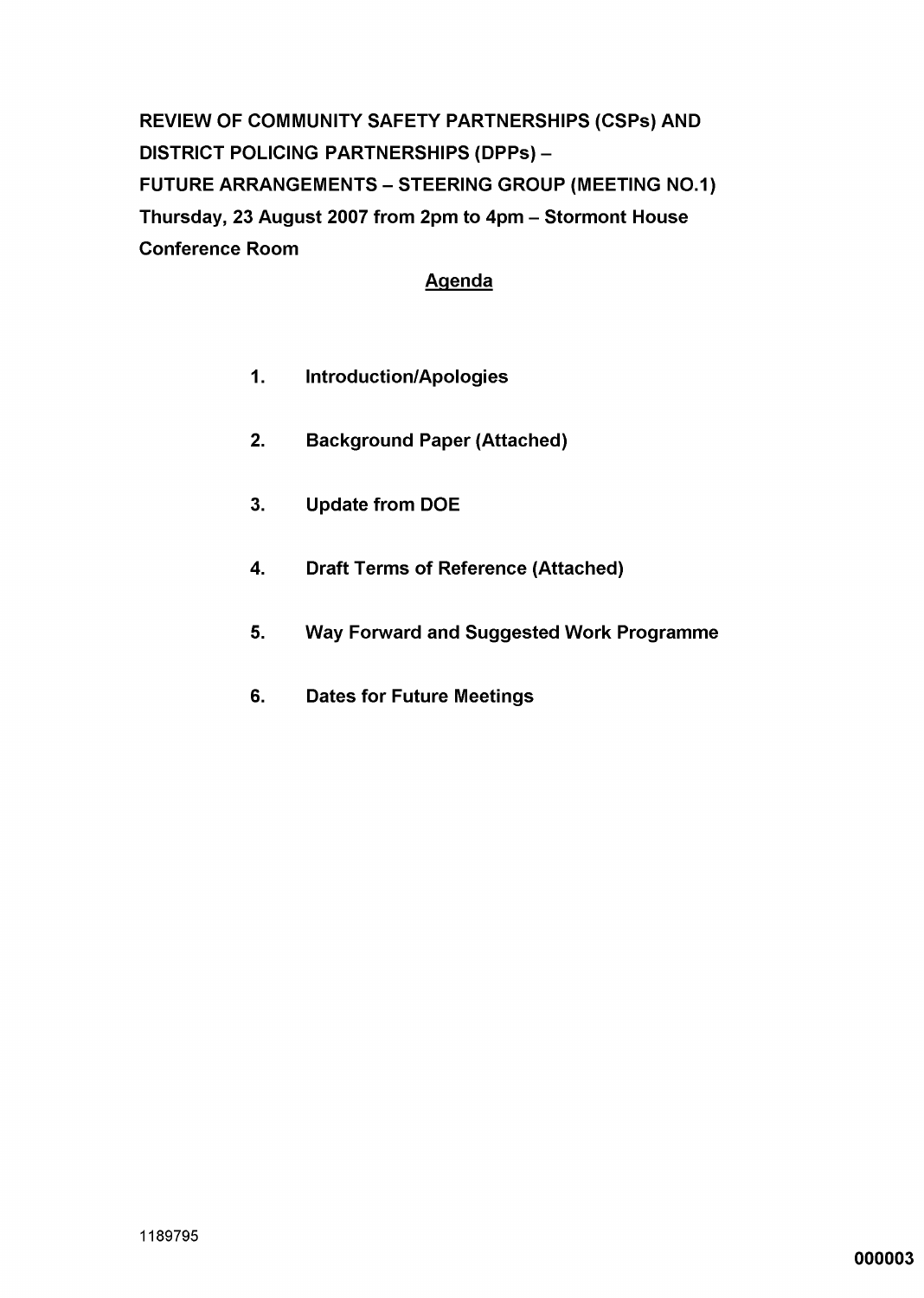## **REVIEW OF COMMUNITY SAFETY PARTNERSHIPS (CSPs) AND DISTRICT POLICING PARTNERSHIPS (DPPs) -FUTURE ARRANGEMENTS**

### **Background Paper**

### **1. CURRENT POSITION**

District Policing Partnerships (DPPs) and Community Safety Partnerships (CSPs).

### **Background**

### (a) District Policing Partnerships (DPPs)

The Patten Commission recommended that each District Council in Northern Ireland should be required to establish a District Policing Partnership (DPP). Patten also recommended that they should be co-terminous with District Command Units. There are therefore currently 26 DPPs and 4 sub-groups in Belfast. The Police (NI) Act 2000 (as amended by the Police (NI) Act 2003 and the DPP (NI) Order 2005) sets out the general functions of DPPs. The Northern Ireland Policing Board is responsible for the establishment and day to day functioning of DPPs. The outcome of the Review of Public Administration (RPA) will have an impact on the number of both District Command Units and DPPs as both are linked to the Northern Ireland District Council structure. This was acknowledged in the Patten Report.

### (b) Community Safety Partnerships (CSPs)

The Government published its response to the Criminal Justice Review in November 2001 via the Criminal Justice Review Implementation Plan. This signalled that since there was to be a Review of Public Administration (RPA) which would impact on local government structures the recommendations on

 $\mathbf{1}$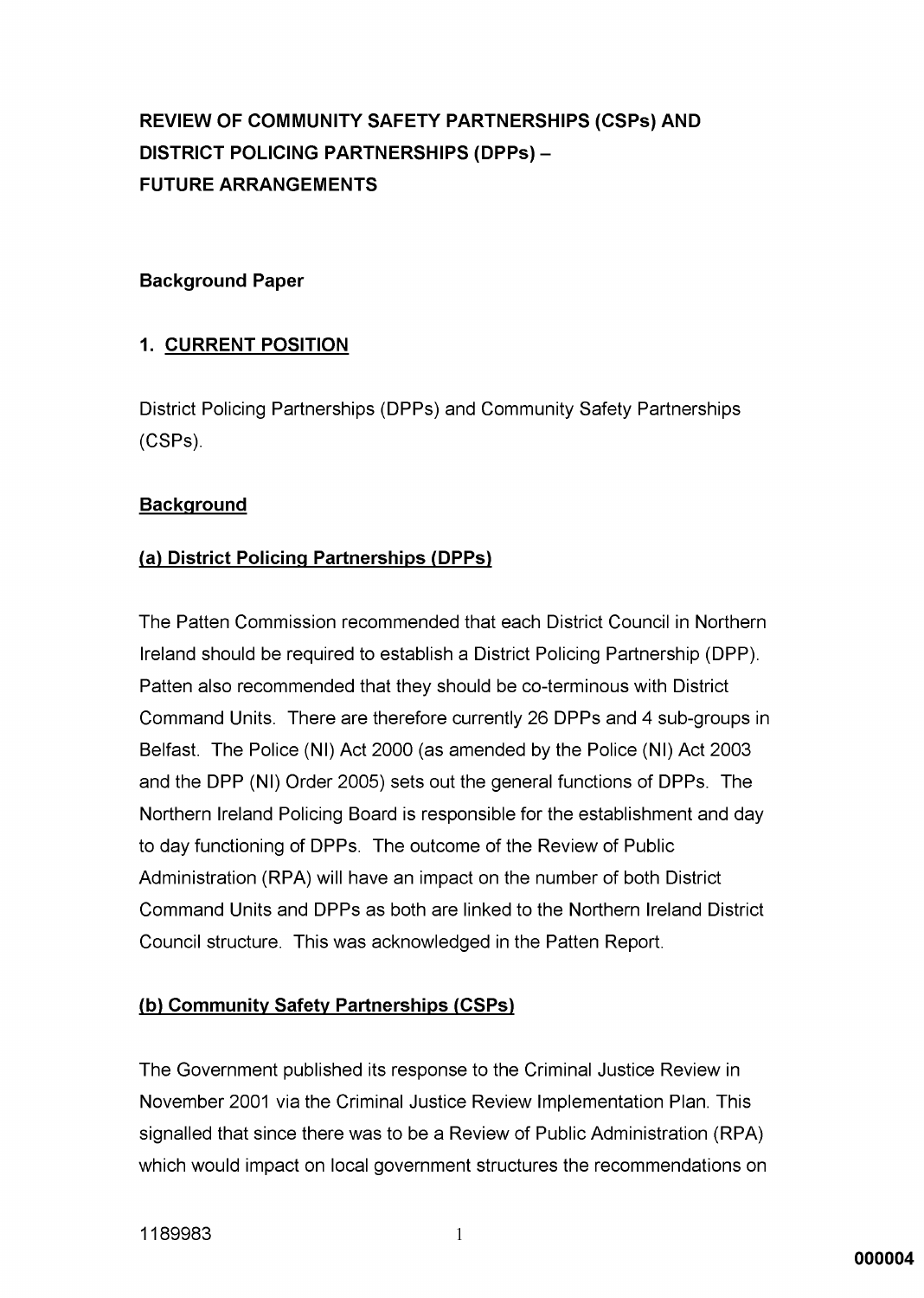community safety required further consideration taking account of this and other developments including the evaluation of CSPs working in England. Scotland and Wales. Until the findings of the RPA were finalised it was decided to establish 26 CSPS (one in each existing District Council area) on a voluntary basis. The Justice (NI) Act 2002 contains an enabling power to place CSPs onto a statutory basis, if desired, once the final recommendations of the RPA have been agreed.

### **Role of DPPs**

DPPs are an integral part of the enhanced accountability architecture recommended by the Patten Report.

The role of the DPPs is a consultative, explanatory and monitoring one. In summary their functions are:

- to articulate community views on the policing of their district;
- to contribute to the formulation on policing plans and priorities;
- to monitor police performance at district level;
- to report on these matters to the Board and Council; and
- to obtain the co-operation of the public with the police with a view to preventing crime.

### **Role of CSPs**

The overarching role of the CSP is to facilitate implementation and delivery of a community safety strategy at a local level. CSPs also:-

- Carry out regular audits in order to identify local problems and establish  $\bullet$ priorities;
- Consult the community in order to gather information on the perceptions of local residents:
- Develop a local strategy and action plan which seeks to reduce crime, the fear of crime and tackle anti-social behaviour;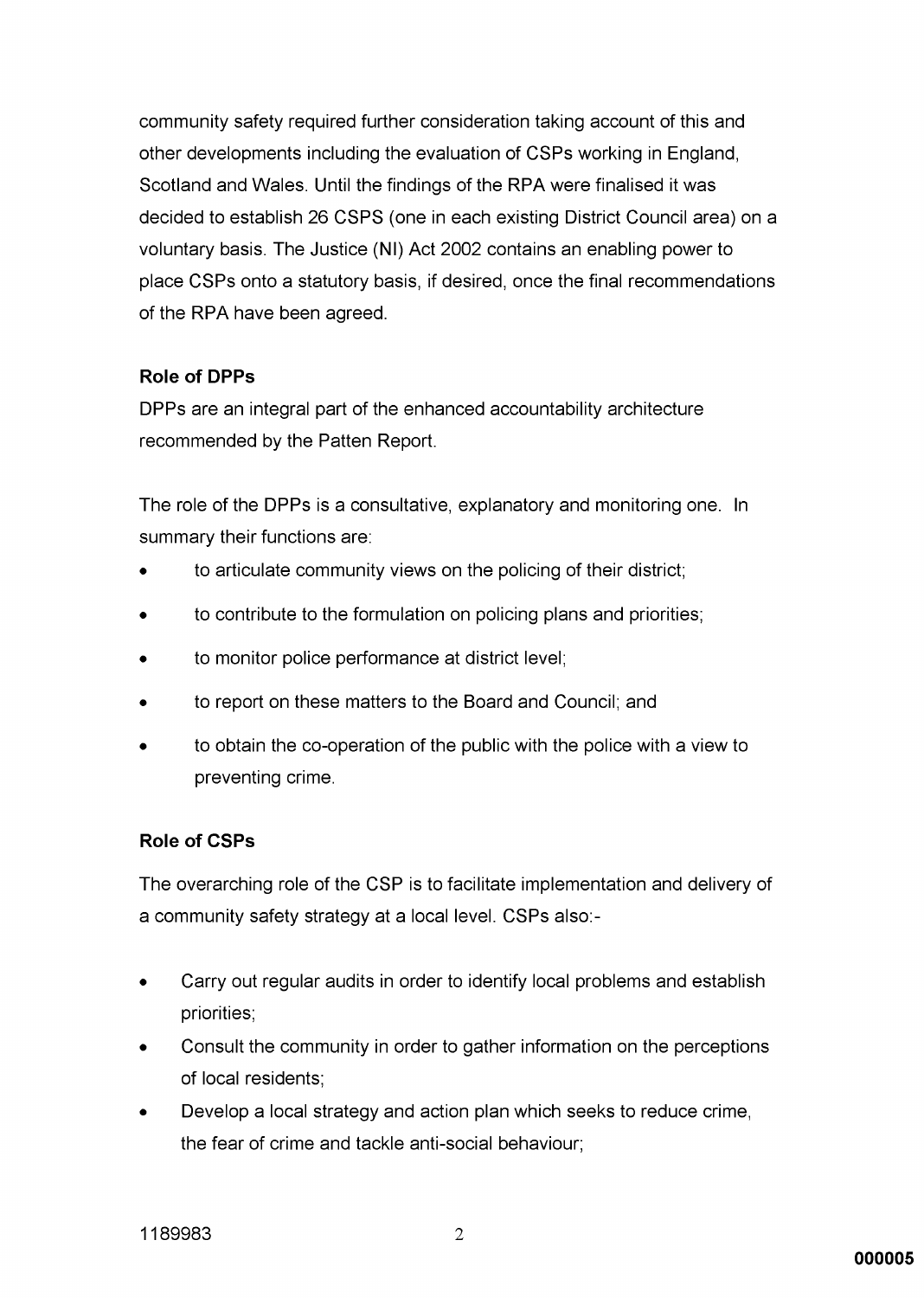- Identify which member organisation will be responsible for taking forward the appropriate action to achieve defined objectives;
- Carry out evaluations of proposals in order to evidence good practice and improve performance.
- Help to deliver regional crime reduction initiatives at local level.

Overall. CSPs have played an important role in helping to reduce crime by 14% since 2002/03 and in keeping the NI crime rate below that in the rest of the UK.

### **Membership-DPPs**

Like the Northern Ireland Policing Board and as recommended by the Patten Report. DPP membership is a mix of elected members and independent members. The independent members are appointed by the Policing Board in accordance with a Code of Practice issued by the Secretary of State.

Patten set in place policing accountability structures that were at that time unique, particularly in relation to the establishment of DPPs within their connection to the local community. These new accountability structures continue to have significant importance from the wider political perspective and improving public confidence. The first DPPs were established in March 2003 and in accordance with legislation were reconstituted during the summer of 2005 with all new DPPs being in place by December 2005. With the commencement of DPP related provisions in both the Police (NI) Act 2003 and the Northern Ireland (St Andrew's Agreement) Act 2006, the vast majority of DPPs are to be reconstituted. The intention is to have the reconstitution exercise concluded by early 2008.

s.F36  $S.F36(1)(b)$  $S.F36(2)c$ 

3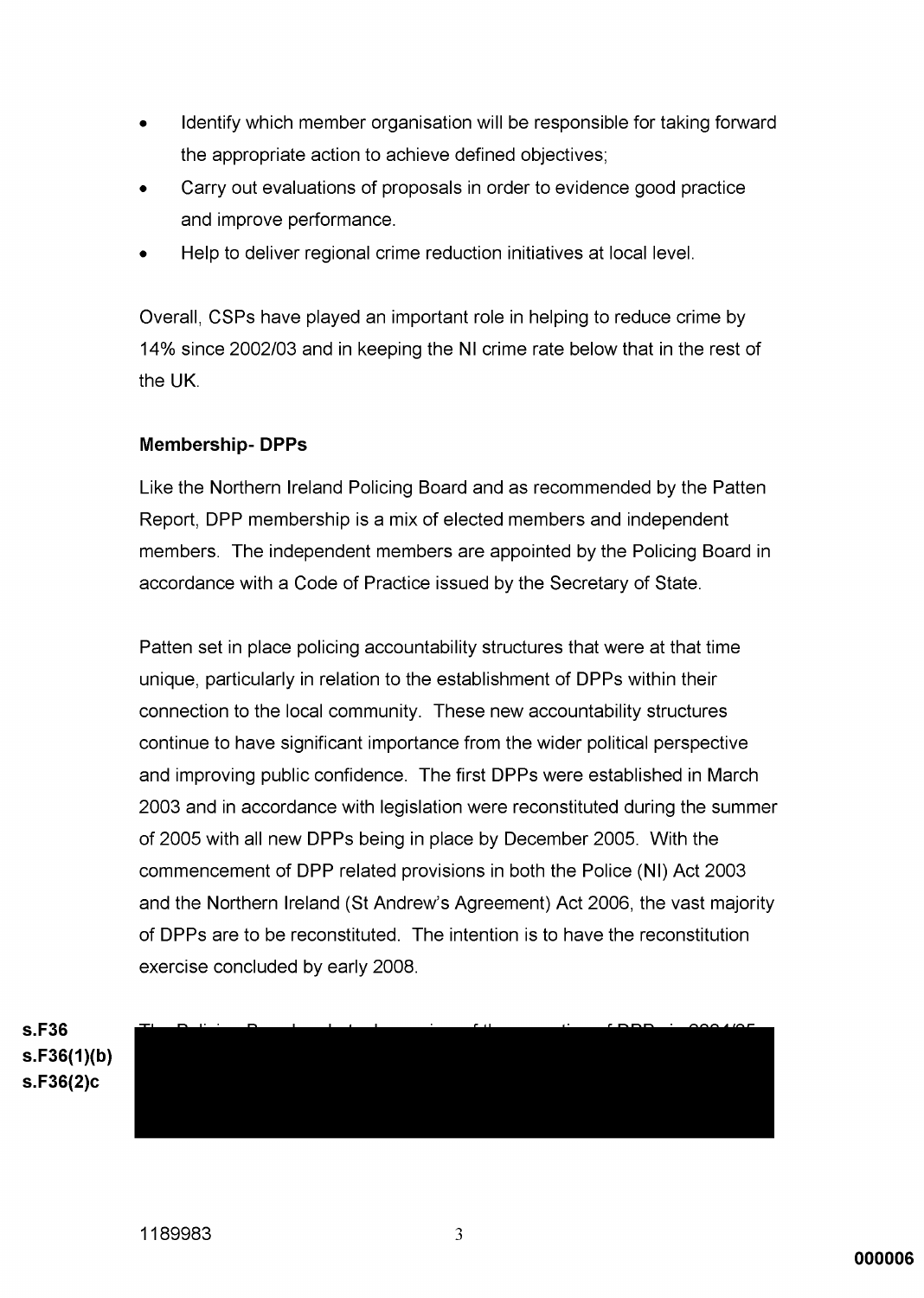## Page(s) 000007, 000008, 000009, 000010, 000011

## is(are) exempted pursuant to section(s)

F36, F36(1)(b), F36(2)c

is(are) exempted pursuant to section(s)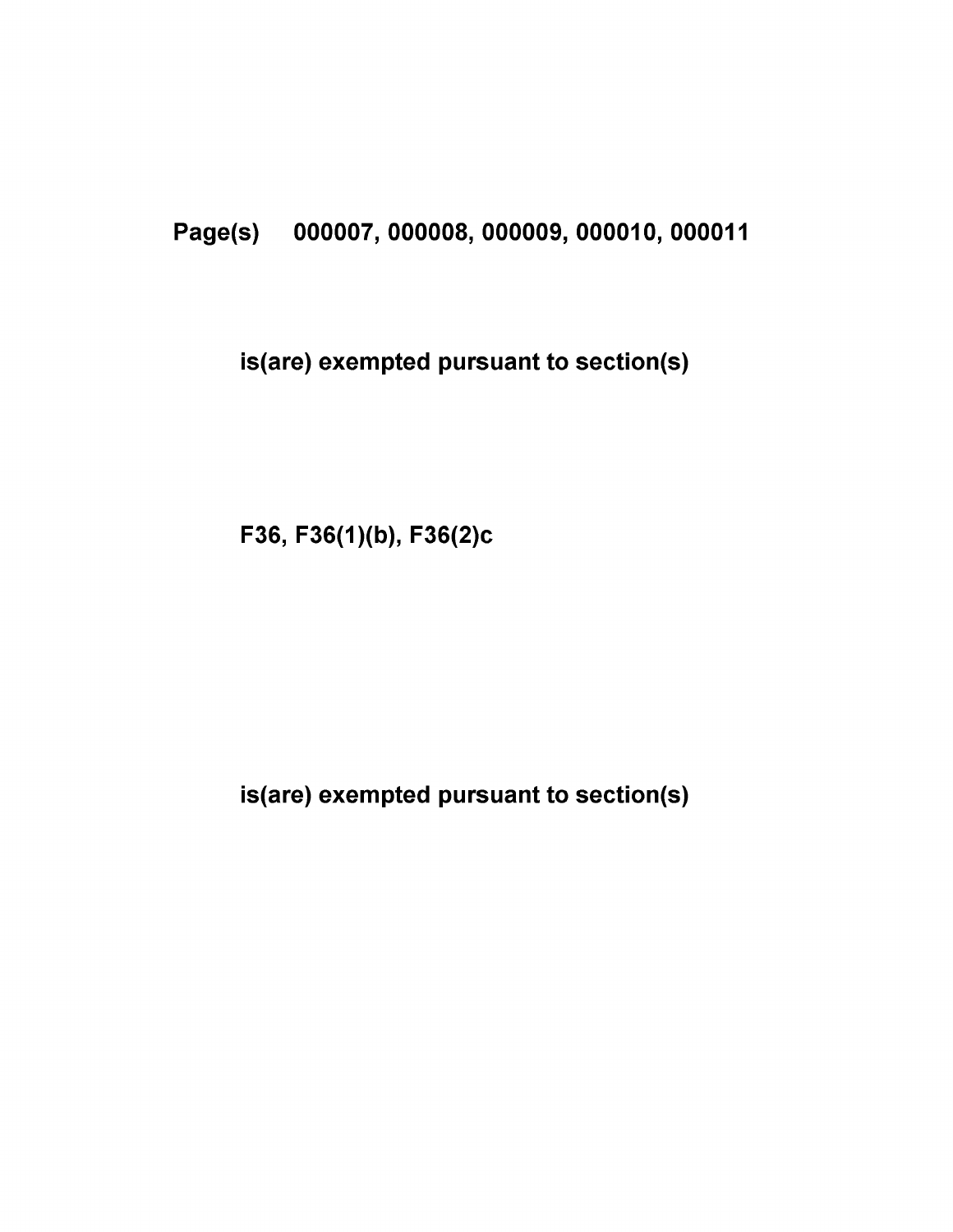## REVIEW OF LOCAL GOVERNMENT ASPECTS OF THE REVIEW OF **PUBLIC ADMINISTRATION**

### **TERMS OF REFERENCE**

The review of local government aspects of the Review of Public Administration will consider what local government is expected to deliver in the context of a fully-functioning devolved Assembly and Executive, and in the context of the strategic direction of the Review of Public Administration, will consider the number of councils and functions that the Executive believes would be required.

In considering the number of councils, the review will consider the three options on which views were sought in the March 2005 Further Consultation on the Review of Public Administration in Northern Ireland.

In considering the functions that the Executive believe should be delivered by local government, the review will consider the decisions on local government functions set out in the previous administration's Final Announcements on the Review of Public Administration of 22 November 2005 and 21 March 2006, and will take account of financial and efficiency considerations. The review may also consider options on which views were sought in the March 2005 Further Consultation on the Review of Public Administration that Ministerial colleagues may wish to be considered.

The review will be led by a sub-committee of the Executive Committee chaired by the Minister of the Environment, and will report to the Executive by autumn 2007.

9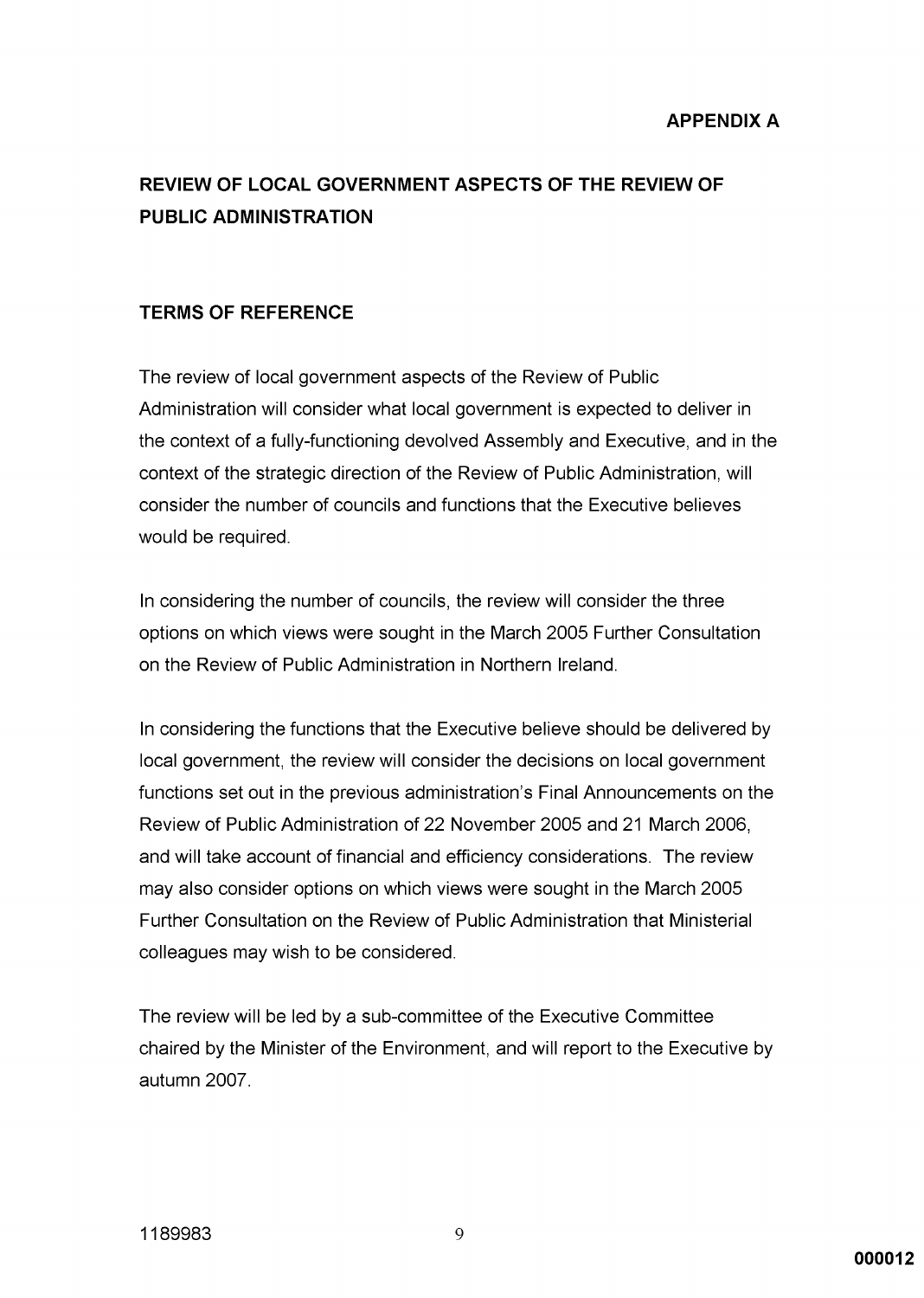### 4. MINISTERIAL REVIEW AND ESTABLISHMENT OF STEERING GROUP

The Policing and Security Minister Paul Goggins has asked officials to consider the current arrangements for Community Safety Partnerships (CSPs) and District Policing Partnerships (DPPs), in the context of current work on the Review of Public Administration as well as other related issues such as Devolution of Policing and Justice.

Accordingly Stephen Leach and Carol Moore are co-chairing a Steering Group to consider the issues in more detail. The Group will take into account work that has already been progressed, including that by the Policing Board, and will look at a range of options for the optimum way forward.

At this point the Group would comprise the PSNI, Policing Board, Housing Executive, Belfast City Council, Department of Environment and NIO officials, as key stakeholders. The membership could of course develop as the work proceeds.

The timescale is that the Steering Group would aim to complete the review by the end of the year and the Minister has asked that we provide him with regular updates. Terms of reference have yet to be developed to reflect the potential needs of the key partners involved in the delivery of policing and community safety.

000013